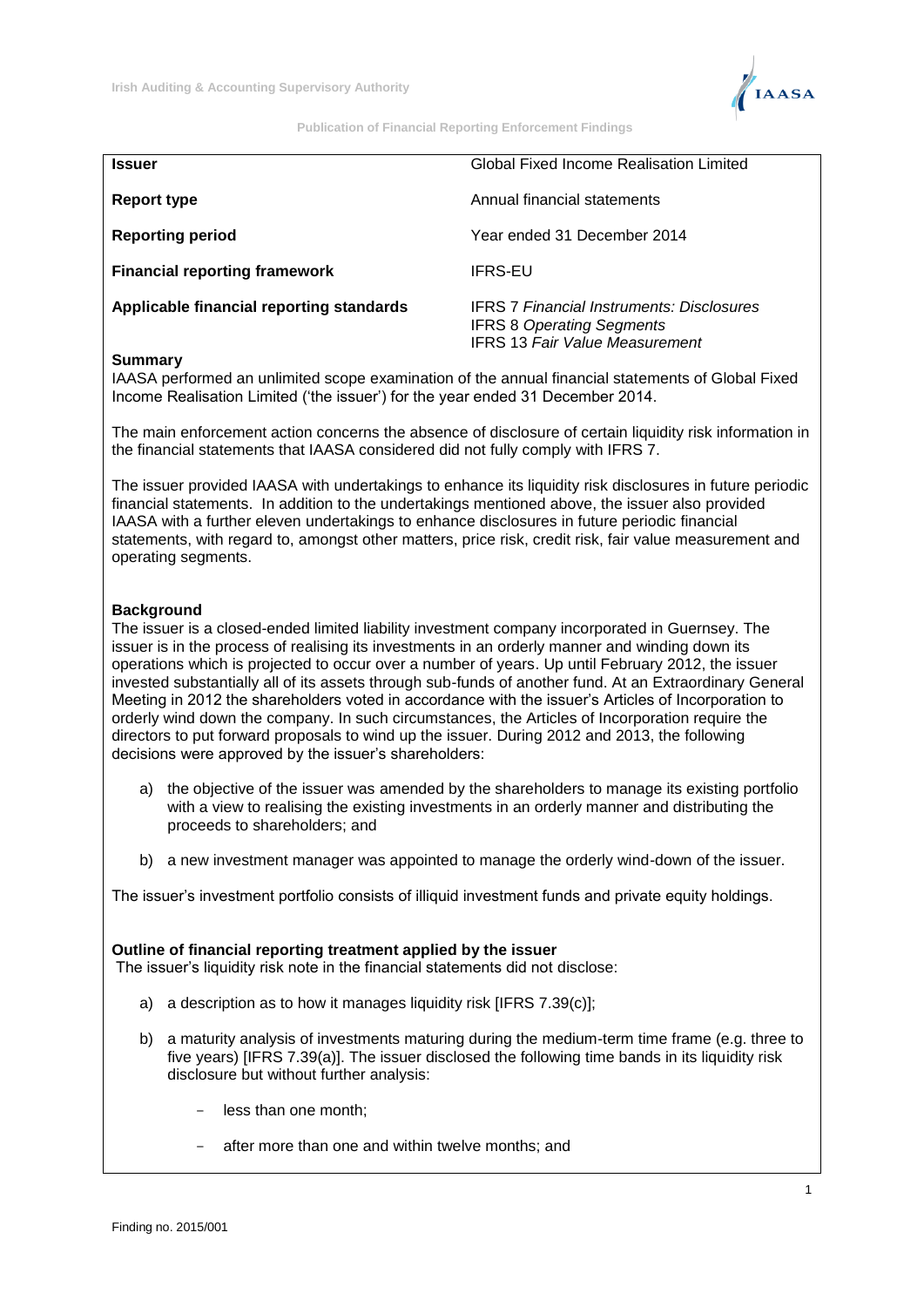

**Publication of Financial Reporting Enforcement Findings**

- after more than one year; and
- c) other relevant information, for example:
	- the fact that the issuer is being wound down in an orderly manner and the liquidity risk of assets is a relevant disclosure point; and
	- the investment manager's process for the realisation of the issuer's investments.

The issuer informed IAASA that its rationale for not providing the disclosures was that:

- a) the objective of the issuer in relation to liquidity risk is to retain sufficient liquidity to enable the issuer to continue operations for sufficient time so as to be able to realise the investment portfolio in an orderly manner;
- b) in order to achieve (a), the issuer has retained relatively large cash balances;
- c) other than the administration expenses, future liabilities arising will result from the obligation to distribute any proceeds to shareholders arising from the realisation of investments and no liquidity risk arises in these circumstances; and
- d) the issuer was also of the opinion that the maturity analysis which it did disclose was sufficient.

# **Outline of findings made by IAASA**

IAASA did not agree with the issuer's rationale for providing neither a detailed maturity analysis of the liquidity of the issuer's investments nor providing a description of the objectives, polices and processes which are in place to manage liquidity risk as outlined in the preceding section for the following reasons:

- a) the issuer is being wound down in an orderly manner and in order to understand how and when the issuer is in a position to realise its remaining investments, the issuer's policy to manage the liquidation of the remaining highly illiquid investments is considered by IAASA to be important information for the users of the financial statement [IFRS7.39(c)]; and
- b) the current maturity analysis of issuer's investments is not analysed into time bands after more than 1 year. As a result, the maturity analysis is considered by IAASA to be of limited value to users of the financial statements. The maturity analysis of investments was disclosed by issuer to indicate how *"quickly the Company's assets can be liquidated to meet the obligation of maturing liabilities"*. Given that the realisation of the issuer's investments are expected to mature over a number of years and the return to the shareholders is linked to the realisation of investments, IAASA considers that a more detailed maturity analysis of investments to be important information for the users of the financial statements [IFRS7.39 (a), IFRS 7.31, IFRS 7.35 and IAS 1.17(c)].

## **Outline of corrective actions undertaken or to be undertaken**

Following their engagement with IAASA, the directors undertook to provide in future periodic financial statements:

- a) a description of its policies for the management of the liquidation of the issuer's remaining investments [IFRS 7.39(c); and
- b) a maturity analysis of the issuer's investments into time bands after more than one year. Should circumstances arise where it is not meaningful to provide a more detailed maturity analysis, the directors undertook to clearly disclose this fact. [IFRS 7.39(a)].